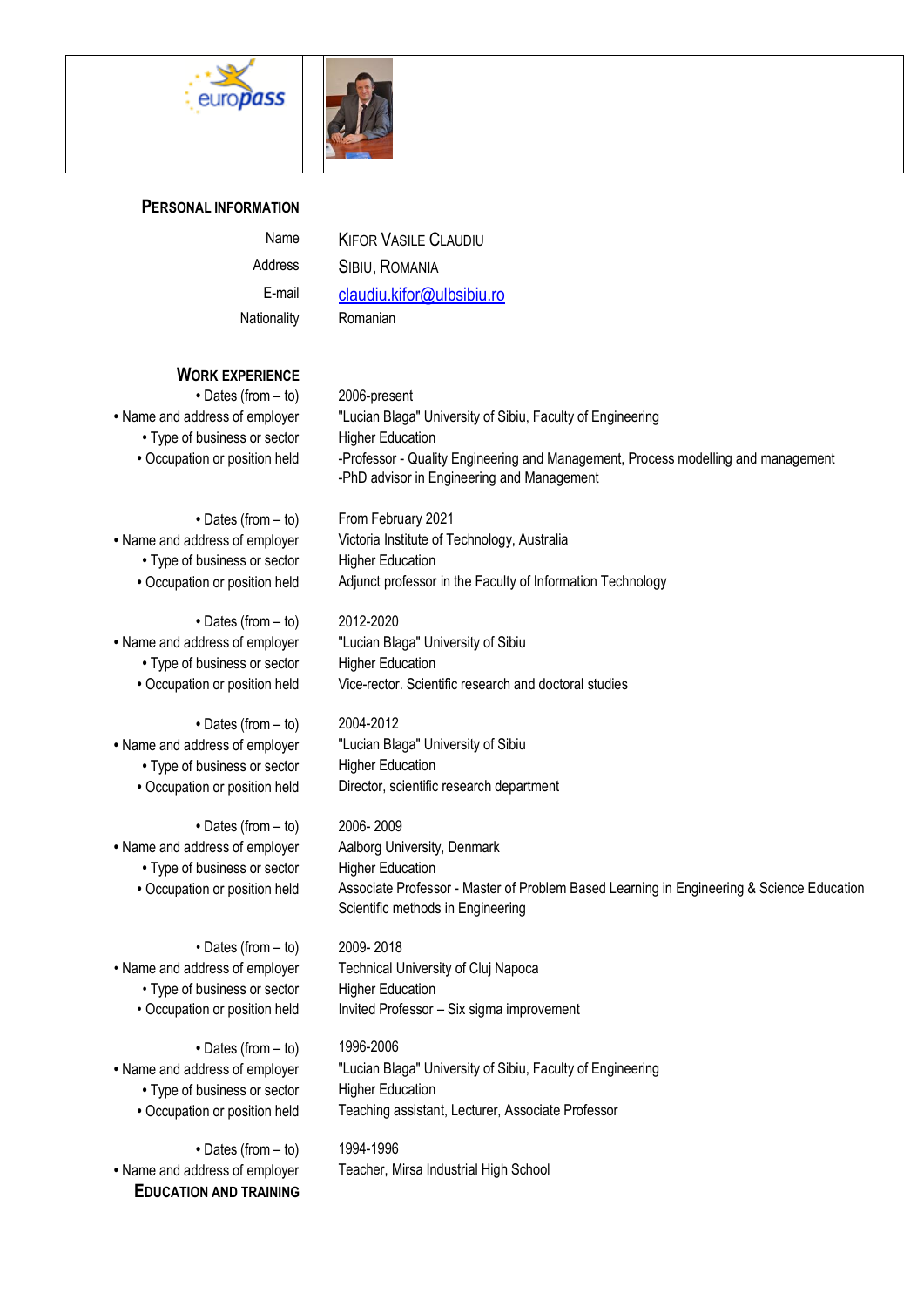• Dates (from – to) 1996-2000

• Name and type of organisation providing education and training • Principal subjects/occupational skills covered • Level in national classification

(if appropriate)

## **LANGUAGES: English**

# ORGANISATIONAL SKILLS

AND COMPETENCES

*Coordination and administration of people, projects and budgets; at work, in voluntary work (for example culture and sports) and at home, etc.*

## TECHNICAL SKILLS

AND COMPETENCES *With computers, specific kinds of equipment, machinery, etc.*

OTHER SKILLS AND COMPETENCES *Competences not mentioned above.*

"Lucian Blaga" University of Sibiu, Faculty of Engineering

| Industrial Engineering | <b>CIM Systems</b> | Industrial Engineering |
|------------------------|--------------------|------------------------|
| <b>PhD</b>             | <b>Master</b>      | <b>Bachelor</b>        |

Director, *Research Centre for Sustainable Products and Processes* <https://centers.ulbsibiu.ro/ccpps/index.php>

#### **Journal and conference proceedings Editor:**

-**Guest Editor**, *Risks, Advances in Sustainable Risk Management,* **<https://www.mdpi.com/journal/risks>**

**-Associate editor:** *International Journal of Quality Control and Standards in Science and Engineering*

<https://www.igi-global.com/journal/international-journal-quality-control-standards/220802>

**-Editor,** *International Journal of Manufacturing Economics and Management* [https://www.ijmem.ro](https://www.ijmem.ro/)

-**Associate editor:** The 7th International conference on knowledge science, engineering and management, October, 201[4 http://conferences.ulbsibiu.ro/ksem2014](http://conferences.ulbsibiu.ro/ksem2014)

-**Editor**: Balkan Region Conference on Engineering and Business Education, editions 2 – 8, period 2003 – 2019<http://www.cedc.ro/pages/english/conference-and-journal/brcebe.php>

-**Editor**: 5th International Conference on Modern Technologies in Industrial Engineering (ModTech) Lucian Blaga Univ Sibiu, Sibiu, ROMANIA Date: JUN 14-17, 201[7 http://modtech.ro/](http://modtech.ro/) 

2010 – Training programme on higher education management (Institute of Education, University of London)

1995-2010 – Quality management and engineering; processes management and modelling; six sigma improvement (Price Waterhouse, FIMAN, CIMP, TDA Consulting).

#### **Scientific Activity**:

- Books: 13 / 2 published abroad
- Articles published in journals and conference proceedings: 110
- Research projects coordinated: 20
- Reviewer of more than 50 papers for international journals and international conferences

# **Relevant scientific outputs**

**Books**

- Buchmann, R., Kifor, C. V., Yu, J. (editors), *Knowledge science engineering and management*, Springer, ISSN 0302-9743 e-ISSN 1611-3349, ISBN 978-3-319-12095-9 e-ISBN 978-3-319-12096-6, DOI 10.1007/978-3-319-12096-6 2014.
- Oprean, C., Kifor C. V., *Quality Management*, Callidus Publishing House, Germany, ISBN 978 – 3 – 940677-50-1, 2008.

#### **Articles in journals – selective list:**

A more comprehensive list: [https://www.researchgate.net/profile/Claudiu\\_Kifor/publications](https://www.researchgate.net/profile/Claudiu_Kifor/publications)

- Nicolaescu, S., Florea, A., Kifor, C. V., Fiore, U., Cocan., N., Receu., I., Zanetti., P., *Human capital evaluation in knowledge-based organizations based on big data analytics*, Future Generation Computer Systems-The International Journal of eScience, Volume 111, October 2020, Pages 654-667 ISSN: 0167-739X, 2020.
- Kifor, C.V., Tudor, N., Baral, Lal Mohan, *Quality System for Production Software (QSPS): An innovative approach to improve the quality of production software*. International Journal of Software Engineering and Knowledge Engineering, ISSN: 0218-1940, E-ISSN: 1793-6403,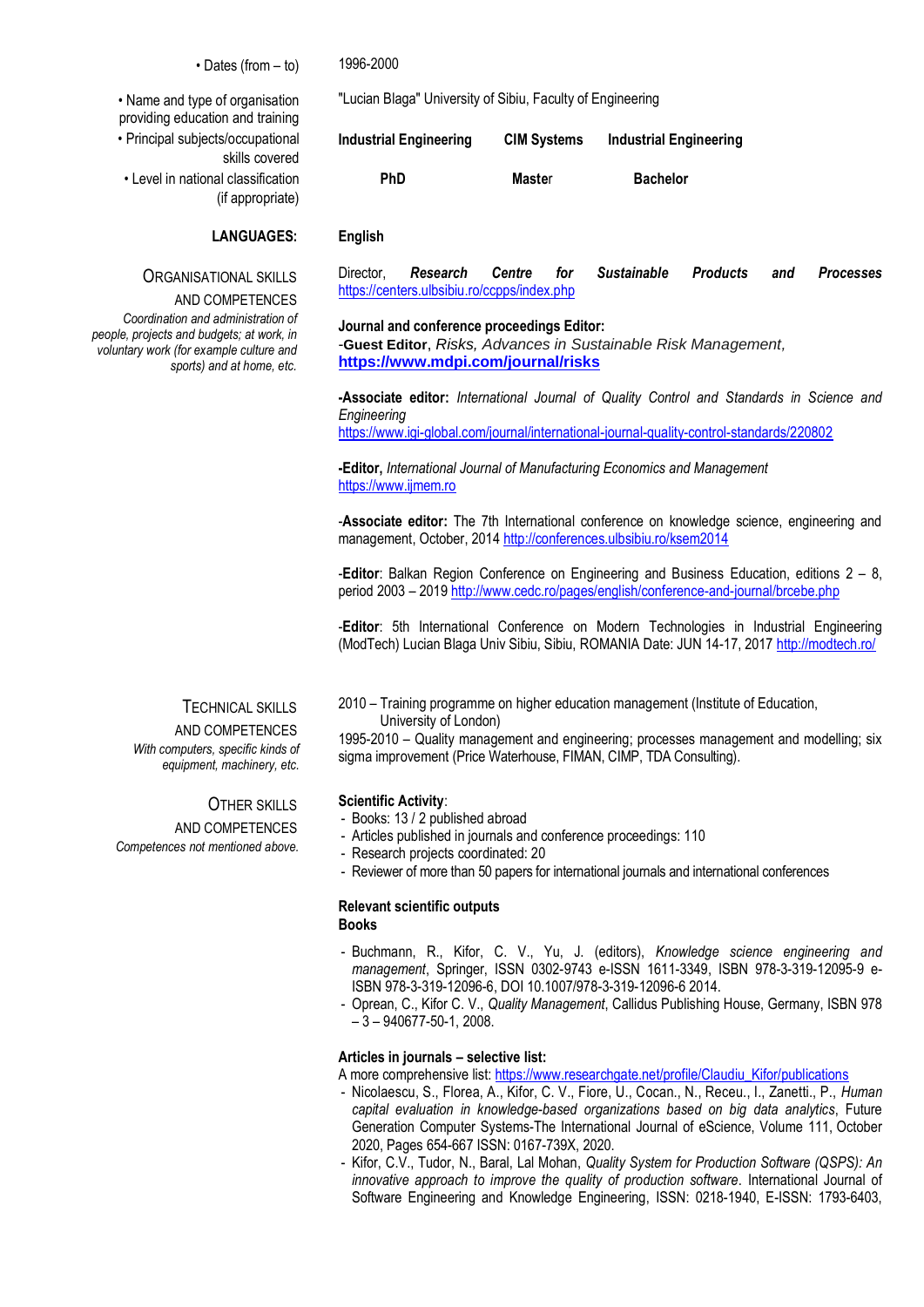Vol. 8, no. 23, pag, 1061 - 1083, 2014**.**

- Bucur, A., Kifor, C. V. Mărginean, S. C., Evaluation of the quality and quantity of research results in higher education**,** [Quality & Quantity,](https://link.springer.com/journal/11135) Volume 52, [Issue](https://link.springer.com/journal/11135/52/1/page/1) 1, pp 101–118, ISSN 0033-5177, doi.org/10.1007/s11135-016-0452-9, 2018.
- Rehman, Z., Kifor, C. V., *An Ontology to Support Semantic Management of FMEA Knowledge*, International Journal of Computers, Communications & Control, ISSN 1841-9836, E-ISSN 1841-9844, Vol. 11, No. 4, pag. 507 – 521, 2016.
- Nicolaescu, S., Palade, H., Dumitraşcu, D., Kifor, C.V., *A new project management approach for R&D software projects in the automotive industry - Continuous V-mode*, International Journal of Web Engineering and Technology, ISSN: 1476-1289*,* Volume 12, Issue 2, 2017, pag. 120 – 142, 2017.
- Dang, L. V., Luong, H. T., Luong Trung Huynh, Kifor, C. V., Muntean, A., *The impact of inventory sharing on the bullwip effect in descentralized Inventory Systems*, Logistics Reseach Journal, Springer Verlag, ISSN 1865–035X, Vol. 6, Issue 2-3, pp 89-98, 2013.
- Ţârlea, Anca, Kifor, C. V., Ţârlea, C., *Integrated neuronal network in ERP for management decision making*, Proceedings of the 9th Balkan Region Conference on Engineering and Business Education, ISSN:1843-6730*,* pag. 211-218, Sibiu, 2019.
- Florea, A., Kifor, C. V., Nicolaescu, S., Cocan, N., Receu, I., *Intellectual capital evaluation and exploitation model based on big data technologies*, Proceedings of the 24th International Scientific Conference on Economic and Social Development – "Managerial Issues in Modern Business" – Warsaw 13-14 October 2017, ISSN 1849-7535, pag. 21 – 30, 2017.
- Palade, H., Nicolaescu, S., Kifor, C. V., *The Impact of Big Data and Knowledge Management on R&D Projects from Automotive Industry*, Proceedings of the international conference Knowledge Science, Engineering and Management, KSEM 2015, Book Series: Lecture Notes in Artificial Intelligence (Springer), ISBN: 978-3-319-25158-5; 978-3-319-25159-2, Pag. 183- 189, China, Oct. 2015.
- Kifor C. V., Oprean C., Alexe, C., Lobonţ, L., *Process based architecture for organization*  reengineering. Proceedings of the 1<sup>st</sup> International Conference on Quality and Innovation in *Engineering and Management* ,Cluj Napoca, March, 17 – 19 November, 2011, ISBN 978 –  $973 - 662 - 614 - 2$ , 2011.
- Iuga, M., Kifor, C. V., *Human resources as risk factors for lean manufacturing implementation.*  Proceedings of the International conference Knowledge-Based Organization, Vol. 21, Issue 1, ISSN: 1843-6722, pag. 223-228, Sibiu, Romania, 2015. DOI: [10.1515/kbo-2015-0037.](http://dx.doi.org/10.1515/kbo-2015-0037)

#### **Research projects – selective list**

- Workforce analytics with machine learning algoritms for evaluating employee performance and satisfaction in teleworking environments, financed by HPI – LBUS, 2020 – 2022.
- *Handle with Science* 'HSciRO, H2020 818795 HSciRO / 2018
- *Personalised Engineering Education in Southern Africa* Erasmus+ PEESA III. 585996 / 2017
- *RoTalkScience - Researchers' night in Romania. Do you speak science?* H2020 633311/2014
- *Open Scholary Communities on the Web* (Member in the management committee) COST A32.

**Consultancy in quality systems implementation**: 9 organisations

#### **Invited professor, Scholarships:**

- 2021 **Adjunct professor** in the Faculty of Information Technology, Victorian Institute of **Technology**
- 2013 **Invited professor**, Ling Tung University, Taichung, Taiwan, Six sigma quality improvement and knowledge management – an integrated approach
- 2009 **Invited professor**, Riga Teacher Training and Educational Management Academy, Riga, Letonia
- 2001 **Research** Technological Institute of Patras, Greece. Developed and information system for implementing quality systems in higher education
- 1999 **Invited Senior Lecturer** Rennes University, France, Processes' modelling in quality systems, using IDEF0 modelling language
- 1995 **Scholarship –** in Management Consulting, granted by British Council
- 1995 **Scholarship –** summer classes for youth, organized by Management International Foundation

#### **Evaluation and expertise activities**

- President of the Senate Commission for Scientific Research, LBUSibiu, 2008-2016
- Member in National Council for scientific research, Romania
- Member in the National Council for University Degree Award Industrial Engineering and